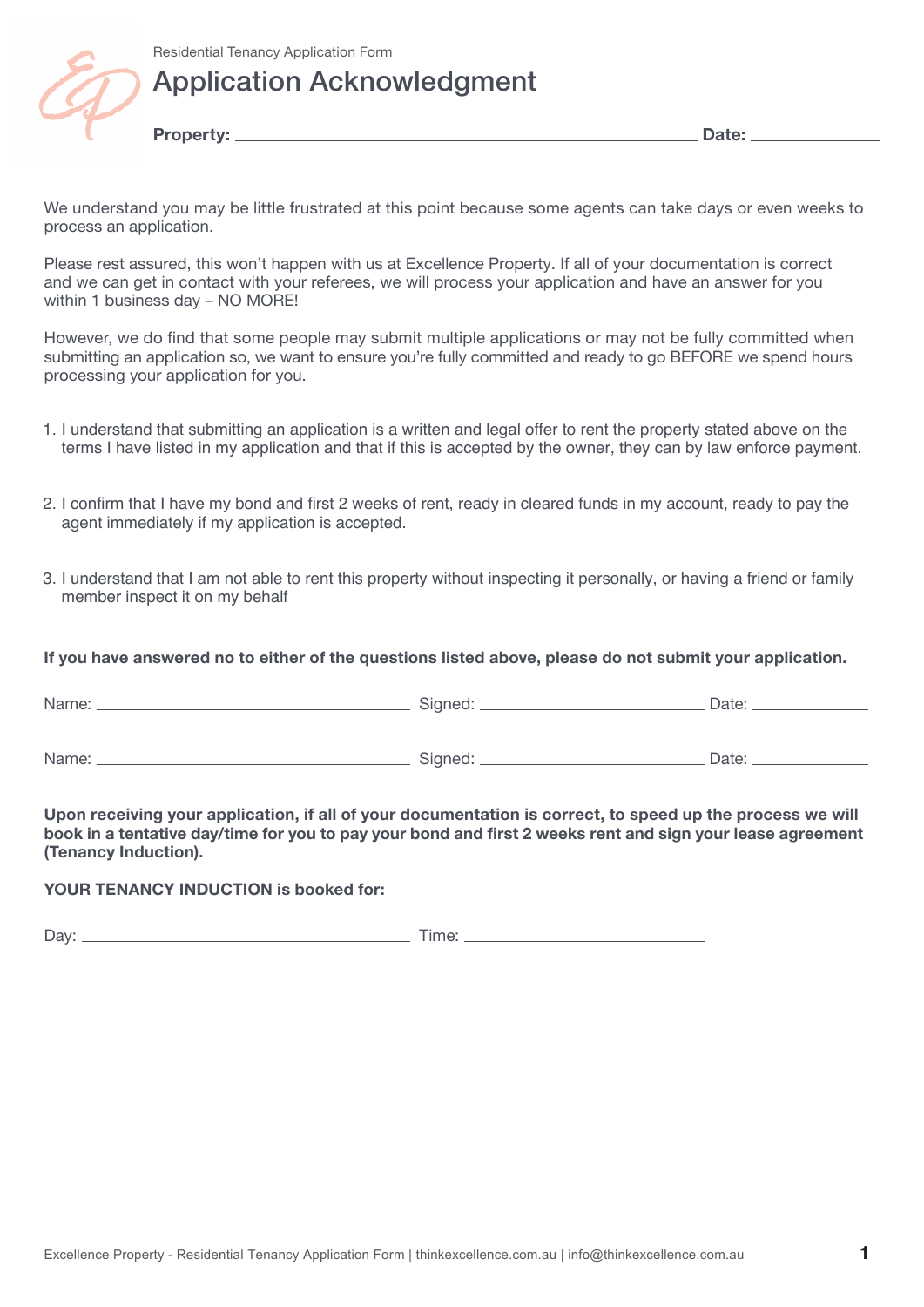

Request for Rental Reference **(Tenants only fill in your name and sign).**

**Previous Property: Date:**

### **Please complete the questionnaire below. Pursuant to a Tenancy Application lodged with us by one of your current/former tenants.**

Applicant Full Name(s):

do(es) hereby consent to the following questionnaire being completed honestly by former landlord(s) and/or managing agents, and returned to Excellence Property (email: admin@thinkexcellence), together with a copy of the rental ledger, as quickly as possible.

Applicant's Signature: Date:

Applicant's Signature: <u>Date:</u> Date: Date: Date: Date: Date: Date: Date: Date: Date: Date: Date: Date: Date: Date: Date: Date: Date: Date: Date: Date: Date: Date: Date: Date: Date: Date: Date: Date: Date: Date: Date: Date:

| <b>TENANCY</b><br><b>DETAILS</b>         | Were the above applicant(s) listed as tenants?<br>Were PETS kept?<br><b>Rental Period:</b><br><b>Weekly Rent:</b>                                                                         | $\blacksquare$ Yes $\blacksquare$ No<br>$\Box$ Yes $\Box$ No<br>From: $\sqrt{2}$ To: $\sqrt{2}$<br>$$$ per week |
|------------------------------------------|-------------------------------------------------------------------------------------------------------------------------------------------------------------------------------------------|-----------------------------------------------------------------------------------------------------------------|
| <b>PAYMENT</b>                           | Was rent paid on time?<br>If OTHER, please elaborate: _____<br>Was a Termination/Eviction Notice ever issued for arrears? $\Box$ Yes $\Box$ No                                            | $\Box$ Always $\Box$ Sometimes $\Box$ Never $\Box$ Other                                                        |
|                                          | Enforced?                                                                                                                                                                                 | $\Box$ Yes $\Box$ No                                                                                            |
| <b>CARE OF</b><br><b>PREMISES</b>        | How would you rate the tenants care of the premises? _<br>Were routine inspections done?<br>Were there any concerns?<br>If yes for concerns, please detail: _                             | $\Box$ Yes $\Box$ No<br>$\Box$ Yes $\Box$ No                                                                    |
| <b>CONDUCT &amp;</b><br><b>BREACHES</b>  | Was the tenant co-operative?<br>Was the tenant considerate?<br>If NO, please elaborate: ______                                                                                            | $Yes \Box No$<br>Yes $\Box$<br><b>No</b>                                                                        |
|                                          | Did the applicant breach the Residential Tenancy Agreement? $\Box$ Yes $\Box$ No                                                                                                          |                                                                                                                 |
| <b>END OF</b><br><b>TENANCY</b><br>& THE | Who ended the tenancy:<br>If there was a specific reason, please elaborate:                                                                                                               | $\Box$ Landlord/Agent $\Box$ Tenant $\Box$ Notice not yet given                                                 |
| <b>RENTAL</b><br><b>BOND</b>             | Was the premises left clean and undamaged? $\Box$ Yes $\Box$ No $\Box$ Not vacated yet<br>Was the tenant recalled to attend to any items? $\Box$ Yes $\Box$ No<br>If yes, what were they? |                                                                                                                 |
|                                          | Was the Rental Bond returned in full?<br>If NO, please detail claim:                                                                                                                      | $\Box$ Yes $\Box$ No $\Box$ Not yet refunded                                                                    |
|                                          | Would you rent to this tenant again?<br>Additional comments (either way): _                                                                                                               | $ $ Yes $ $ No                                                                                                  |
|                                          |                                                                                                                                                                                           |                                                                                                                 |

#### **PLEASE RETURN ASAP to:** reception@thinkexcellence.com.au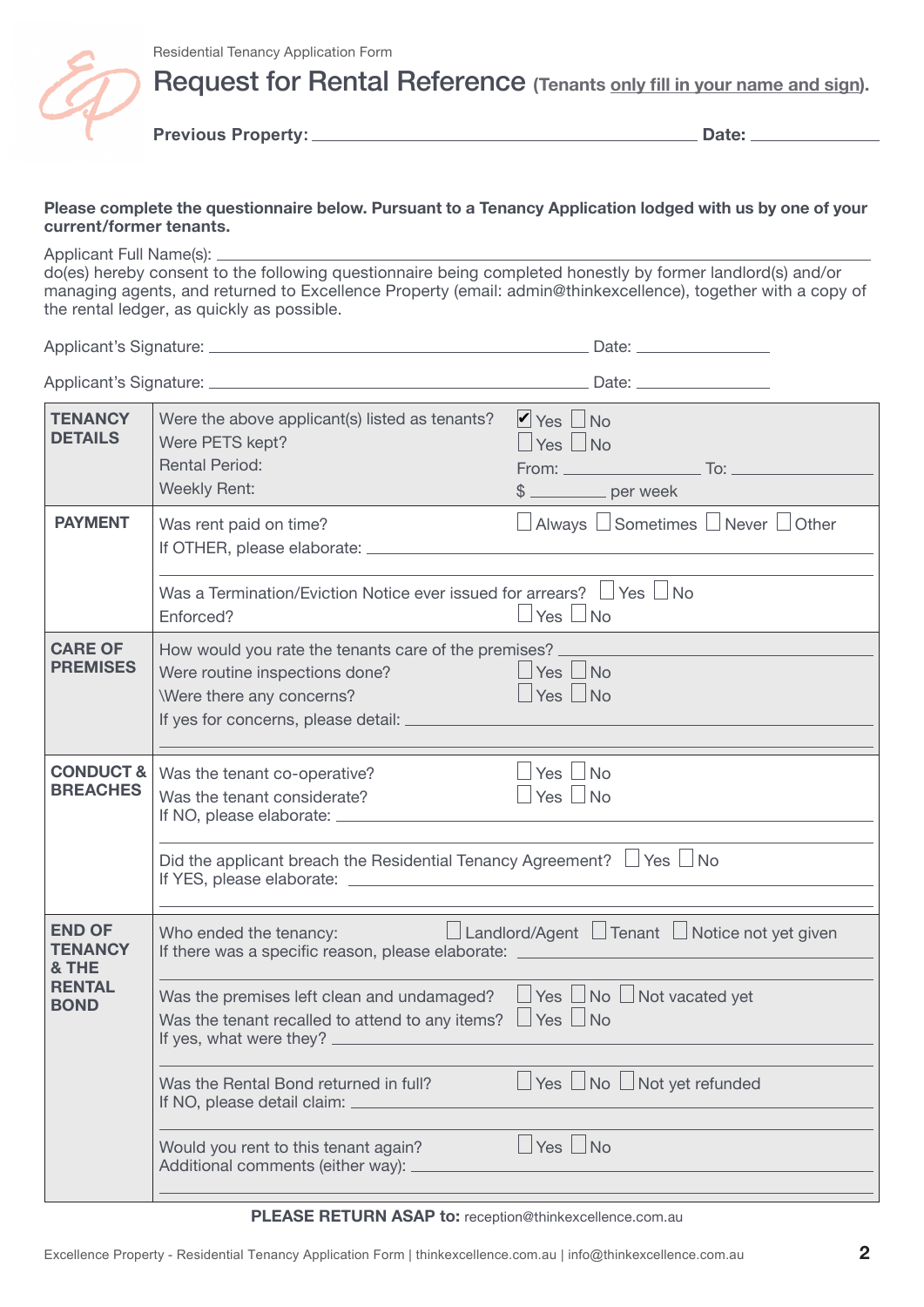

## **Tenancy Application Form - Disclosure Agreement**

**Name:** 

#### **PRIVACY DISCLOSURE STATEMENT**

We are an independently owned and operated business and are bound by the *National Privacy* principles. We collect personal information about you in this form to assess your *Application for Tenancy*. We may need to collect information about you from your previous lessors or letting agents, your employer and referees. We will also check if details of tenancy defaults by you are held on a tenancy database. Your consent for us to collect the information is set out below in the *Privacy Consent* section.

### **COLLECTION NOTICE**

The personal information you provide in this application or our agency collects from other sources is necessary for Excellence Property to verify your identity, to process and evaluate the application and to manage the tenancy. If the application is successful, personal information collected about you in this application and during the course of your tenancy, may be disclosed for the purpose for which it was collected to other parties including the lessor, referees, other agents and third party operators of tenancy databases. Information already held on tenancy databases may also be disclosed to our agency and/or the lessor.

If you enter into a *General Tenancy Agreement* and if you fail to comply with your obligations under the agreement, the facts and other relevant personal information collected about you during the course of your tenancy may also be disclosed to the lessor, third party operators of tenancy databases and/or other agents. You have the right to access personal information that we hold about you by contacting our Privacy Officer. You can also correct this information if it is inaccurate, incomplete or out of date. If your application is not successful it will be stored securely for a period of one month only. If you decide not to collect your application we will destroy your documents to comply with *Privacy Legislation*. If you do not complete this form or do not sign the consent below then your application for tenancy may not be considered by the owner of the relevant property or, if considered, may be rejected, due to insufficient information to assess the application.

#### **PRIVACY CONSENT**

I acknowledge that I have read the above *Privacy Disclosure Statement* and *Collection Notice* of Excellence Property. I authorise Excellence Property to collect information about me from:

- My previous letting agents and/or lessors;
- My personal referees, employers and all other references on this application;
- Tenancy databases to which Excellence Property subscribes. I can refer to their Privacy Disclosure Statements via: www.tica.com.au and www.ntd.com.au

I authorise Excellence Property to refer my name and contact details to an arranger or service provider including tradespeople (to attend to work required at this property), salespeople (primary and secondary agents), valuers, the lessor, other agents, database operators, other property managers, body corporate, insurance companies, financial services, if required in the future, and to authorities as required by law.

## **MARKETING CONSENT**

 $\Box$  I understand that the agency may need to contact me about property related information e.g. properties for rent or for sale or other services which may interest me. I am the telephone account holder or nominated person by the account holder and agree Excellence Property to use the phone details provided below to contact me for marketing purposes until I advise otherwise.

## **UTILITY CONNECTIONS**

 $\Box$ I understand that it is my responsibility to arrange for any required utilities to be connected at the premises and to maintain the account of any utilities that are connected.

#### **ELECTRONIC TRANSMISSION**

 $\Box$  It is agreed by ticking this box, consent is given to receive any documentation relevant to the Tenancy by electronic communication methods such as email or facsimile and the method of receiving advice or notification by SMS is accepted.

#### **ACKNOWLEDGE AND CONSENT BY APPLICANT**

Name: Signed: Date: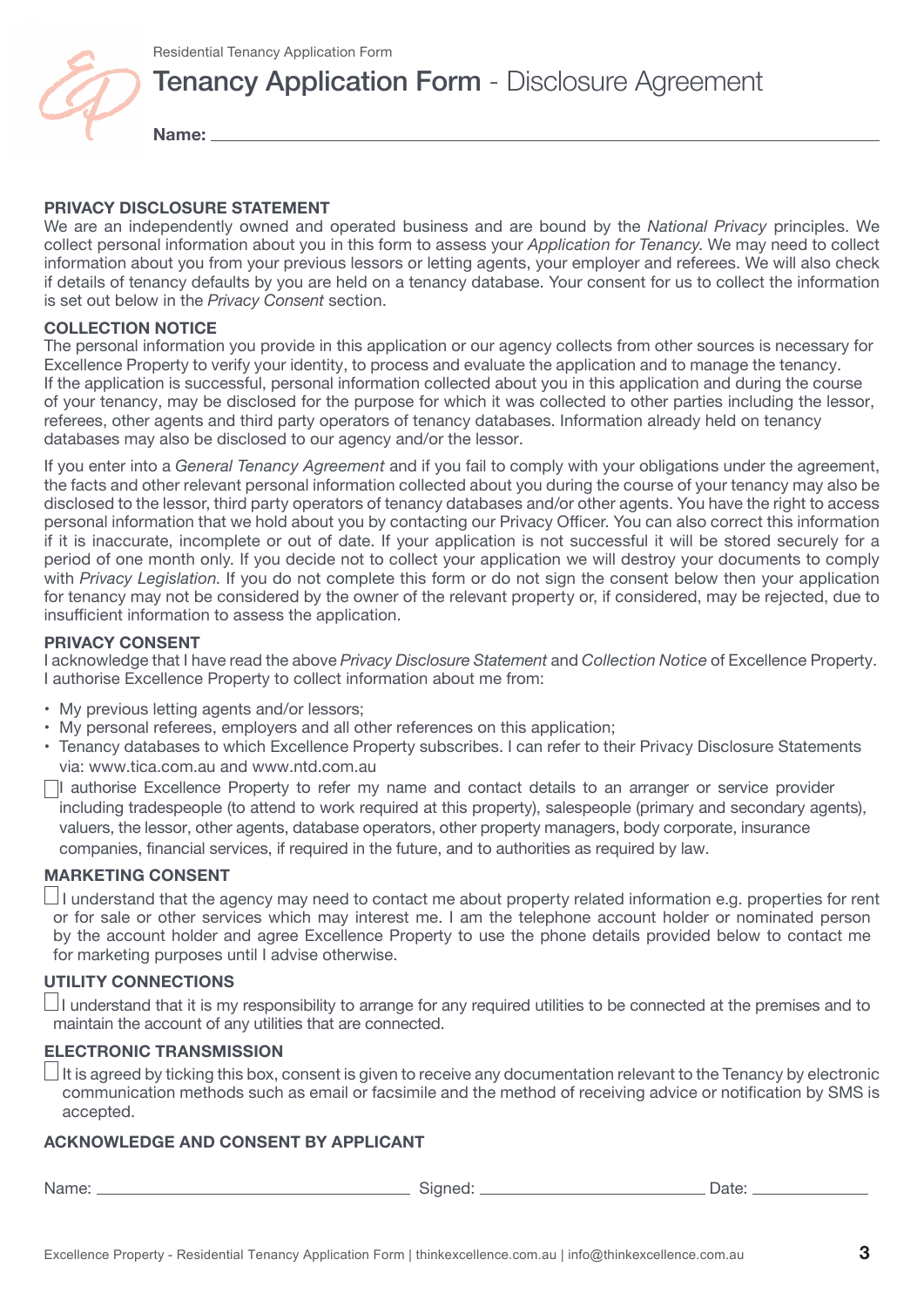

# Application for Residential Tenancy

**(One application is to be completed per person).**

## **PART 1: RENTAL PROPERTY DETAILS**

| <b>ITEM1</b> | <b>AGENCY DETAILS</b>                                                                                                                                                                                                          |
|--------------|--------------------------------------------------------------------------------------------------------------------------------------------------------------------------------------------------------------------------------|
|              | <b>Excellence Property</b>                                                                                                                                                                                                     |
|              | Suite 3 / 272 Sturt Street, Townsville City QLD 4810                                                                                                                                                                           |
|              | Phone: 07 4408 8062 Email: info@thinkexcellence.com.au Website: thinkexcellence.com.au                                                                                                                                         |
| <b>ITEM2</b> | <b>PROPERTY DETAILS</b>                                                                                                                                                                                                        |
|              |                                                                                                                                                                                                                                |
|              | Suburb: Contract of Contract of Contract of Contract of Contract of Contract of Contract of Contract of Contract of Contract of Contract of Contract of Contract of Contract of Contract of Contract of Contract of Contract o |
|              |                                                                                                                                                                                                                                |
|              |                                                                                                                                                                                                                                |
|              |                                                                                                                                                                                                                                |

## **PART 2: APPLICANT DETAILS**

| <b>ITEM3</b>            | <b>CONTACT DETAILS</b>                                                                                                                                                                                                               |                                                                                                                                                                                                                               |                |
|-------------------------|--------------------------------------------------------------------------------------------------------------------------------------------------------------------------------------------------------------------------------------|-------------------------------------------------------------------------------------------------------------------------------------------------------------------------------------------------------------------------------|----------------|
|                         | Full name: The control of the control of the control of the control of the control of the control of the control of the control of the control of the control of the control of the control of the control of the control of t       |                                                                                                                                                                                                                               | Date of birth: |
|                         | Have you been known by any other names(s)? $\Box$ Yes $\Box$ No                                                                                                                                                                      |                                                                                                                                                                                                                               |                |
|                         | If yes, what other name(s) have you been known by?                                                                                                                                                                                   |                                                                                                                                                                                                                               |                |
|                         |                                                                                                                                                                                                                                      |                                                                                                                                                                                                                               |                |
|                         | Email: <b>Email: Email: Email: Email: Email: Email: Email: Email: Email: Email: Email: Email: Email: Email: Email: Email: Email: Email: Email: Email: Email: Email: Email: Email:</b>                                                |                                                                                                                                                                                                                               |                |
|                         | Driver's licence: <u>example and the set of the set of the set of the set of the set of the set of the set of the set of the set of the set of the set of the set of the set of the set of the set of the set of the set of the </u> |                                                                                                                                                                                                                               |                |
|                         | Passport number: State: State: State: State: State: State: State: State: State: State: State: State: State: State: State: State: State: State: State: State: State: State: State: State: State: State: State: State: State: St       |                                                                                                                                                                                                                               |                |
|                         | Number of vehicles: Registration number(s): Number (s) and the control of vehicles and the control of the control of the control of the control of the control of the control of the control of the control of the control of        |                                                                                                                                                                                                                               |                |
| <b>ITEM4</b>            | <b>DEPENDANTS</b>                                                                                                                                                                                                                    |                                                                                                                                                                                                                               |                |
|                         | Do you have any dependants?                                                                                                                                                                                                          | $ $ Yes $ $ No                                                                                                                                                                                                                |                |
|                         | DEPENDANTS FULL NAME(S): RELATIONSHIP TO APPLICANT: DATE OF BIRTH:                                                                                                                                                                   |                                                                                                                                                                                                                               |                |
|                         |                                                                                                                                                                                                                                      |                                                                                                                                                                                                                               |                |
|                         |                                                                                                                                                                                                                                      |                                                                                                                                                                                                                               |                |
|                         |                                                                                                                                                                                                                                      |                                                                                                                                                                                                                               |                |
|                         |                                                                                                                                                                                                                                      | the control of the control of the control of the control of the control of the control of the control of the control of the control of the control of the control of the control of the control of the control of the control |                |
| <b>ITEM<sub>5</sub></b> | <b>SMOKING</b>                                                                                                                                                                                                                       |                                                                                                                                                                                                                               |                |
|                         | Are you a smoker?                                                                                                                                                                                                                    | Yes   No                                                                                                                                                                                                                      |                |
| <b>ITEM6</b>            | <b>PETS</b>                                                                                                                                                                                                                          |                                                                                                                                                                                                                               |                |
|                         | Do you intend to keep pets at the property?                                                                                                                                                                                          | Ves No                                                                                                                                                                                                                        |                |
|                         | Type of pet/s: $\frac{1}{2}$ Type of pet/s: $\frac{1}{2}$ Type of pet/s:                                                                                                                                                             |                                                                                                                                                                                                                               |                |
|                         | Are your pets registered with a council? $\Box$ Yes $\Box$ No                                                                                                                                                                        |                                                                                                                                                                                                                               |                |
|                         |                                                                                                                                                                                                                                      |                                                                                                                                                                                                                               |                |
| <b>ITEM7</b>            | <b>APPLICANTS ADDRESS HISTORY</b>                                                                                                                                                                                                    |                                                                                                                                                                                                                               |                |
|                         |                                                                                                                                                                                                                                      |                                                                                                                                                                                                                               |                |
|                         |                                                                                                                                                                                                                                      | <u> State: Postcode: Charles Burnsdam State: Charles Burnsdam Burnsdam Burnsdam Burnsdam Burnsdam Burnsdam Burnsda</u>                                                                                                        |                |
|                         |                                                                                                                                                                                                                                      |                                                                                                                                                                                                                               |                |
|                         |                                                                                                                                                                                                                                      |                                                                                                                                                                                                                               |                |
|                         |                                                                                                                                                                                                                                      |                                                                                                                                                                                                                               |                |
|                         |                                                                                                                                                                                                                                      |                                                                                                                                                                                                                               |                |
|                         |                                                                                                                                                                                                                                      |                                                                                                                                                                                                                               |                |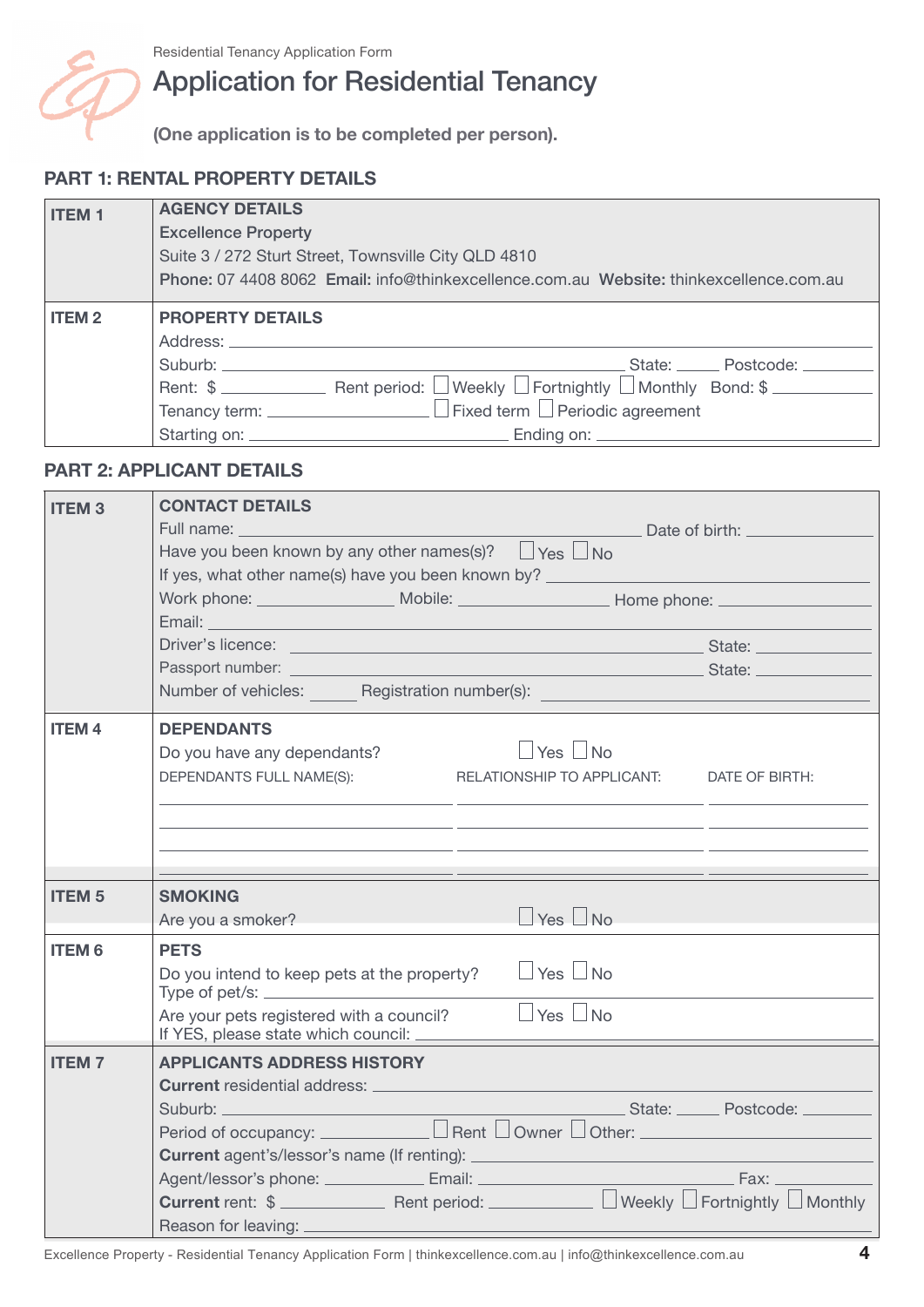

# Application for Residential Tenancy (Continued)

## **PART 2: APPLICANT DETAILS**

| <b>ITEM7</b>   | <b>APPLICANTS ADDRESS HISTORY</b>                                                                                                                                                                                                                                        |
|----------------|--------------------------------------------------------------------------------------------------------------------------------------------------------------------------------------------------------------------------------------------------------------------------|
|                | <b>Previous</b> residential address: _<br>Suburb: Contract of Contract of Contract of Contract of Contract of Contract of Contract of Contract of Contract of Contract of Contract of Contract of Contract of Contract of Contract of Contract of Contract of Contract o |
|                |                                                                                                                                                                                                                                                                          |
|                | <b>Previous</b> agent's/lessor's name (If renting): __________________________________                                                                                                                                                                                   |
|                |                                                                                                                                                                                                                                                                          |
|                | <b>Previous</b> rent: $\$$ Rent period: Neekly $\Box$ Fortnightly $\Box$ Monthly                                                                                                                                                                                         |
| <b>ITEM8</b>   | <b>EMPLOYMENT DETAILS</b>                                                                                                                                                                                                                                                |
|                | $\vert$ Yes $\vert$ No<br>Are you employed?                                                                                                                                                                                                                              |
|                | If no, please provide details of previous employer, if any: __________                                                                                                                                                                                                   |
|                | Employment status: $\Box$ Full time $\Box$ Part time $\Box$ Casual $\Box$ Contract $\Box$ Self employed                                                                                                                                                                  |
|                |                                                                                                                                                                                                                                                                          |
|                | Date commenced employment (Approx): _____________ Date terminated (If applicable): _________                                                                                                                                                                             |
|                |                                                                                                                                                                                                                                                                          |
|                | Suburb: Suburb: Suburb: State: State: State: State: State: State: State: State: State: State: State: State: St                                                                                                                                                           |
|                |                                                                                                                                                                                                                                                                          |
|                |                                                                                                                                                                                                                                                                          |
| <b>ITEM9</b>   | <b>CENTRELINK PAYMENTS</b>                                                                                                                                                                                                                                               |
|                | Are you receiving Centrelink payments?<br><u> </u> Yes No                                                                                                                                                                                                                |
|                |                                                                                                                                                                                                                                                                          |
|                |                                                                                                                                                                                                                                                                          |
| <b>ITEM 10</b> | <b>STUDENT DETAILS</b>                                                                                                                                                                                                                                                   |
|                | $\vert$ Yes $\vert$ No<br>Are you studying full time?                                                                                                                                                                                                                    |
|                | Name of education institution you are currently attending: _____________________                                                                                                                                                                                         |
|                | Student identification number:                                                                                                                                                                                                                                           |
|                | Are you an overseas student?: $\Box$ Yes $\Box$ No If yes, Visa expiry date: $\Box$                                                                                                                                                                                      |
| <b>ITEM 11</b> | <b>PERSONAL REFERENCES</b>                                                                                                                                                                                                                                               |
|                | Please do not list relatives, another applicant or partners, and provide business hours contact numbers.                                                                                                                                                                 |
|                | <b>Referee 1</b>                                                                                                                                                                                                                                                         |
|                |                                                                                                                                                                                                                                                                          |
|                |                                                                                                                                                                                                                                                                          |
|                | Work phone: ______________ Mobile: __________________________ Email: _______________________________                                                                                                                                                                     |
|                | <b>Referee 2</b>                                                                                                                                                                                                                                                         |
|                | Name: Name: Name Alexander Alexander Alexander Alexander Alexander Alexander Alexander Alexander Alexander Alexander Alexander Alexander Alexander Alexander Alexander Alexander Alexander Alexander Alexander Alexander Alexa                                           |
|                |                                                                                                                                                                                                                                                                          |
|                |                                                                                                                                                                                                                                                                          |
|                | Work phone: ______________ Mobile: ___________________________Email: _______________________________                                                                                                                                                                     |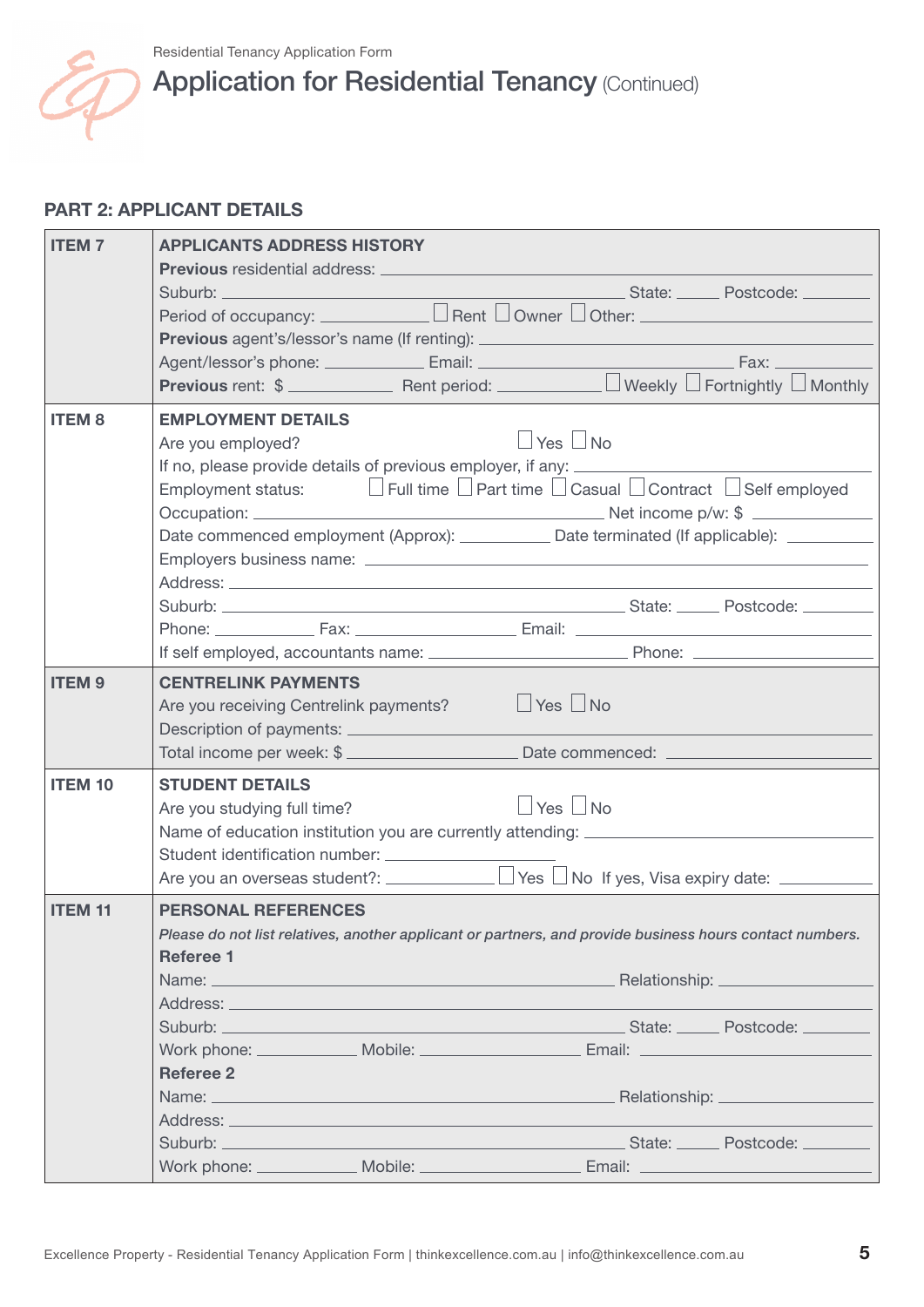

# Application for Residential Tenancy (Continued)

## **PART 2: APPLICANT DETAILS**

| <b>ITEM 12</b> | <b>EMERGENCY CONTACTS</b><br>Emergency contact need to be someone who is not residing at the property.                                                                                                                        |  |                                                                                                                                                                                                                                |  |
|----------------|-------------------------------------------------------------------------------------------------------------------------------------------------------------------------------------------------------------------------------|--|--------------------------------------------------------------------------------------------------------------------------------------------------------------------------------------------------------------------------------|--|
|                | <b>Representative 1</b>                                                                                                                                                                                                       |  |                                                                                                                                                                                                                                |  |
|                | Name: Name: Name: Name: Name: Name: Name: Name: Name: Name: Name: Name: Name: Name: Name: Name: Name: Name: Name: Name: Name: Name: Name: Name: Name: Name: Name: Name: Name: Name: Name: Name: Name: Name: Name: Name: Name: |  |                                                                                                                                                                                                                                |  |
|                |                                                                                                                                                                                                                               |  |                                                                                                                                                                                                                                |  |
|                |                                                                                                                                                                                                                               |  | Suburb: Contract of Contract of Contract of Contract of Contract of Contract of Contract of Contract of Contract of Contract of Contract of Contract of Contract of Contract of Contract of Contract of Contract of Contract o |  |
|                |                                                                                                                                                                                                                               |  |                                                                                                                                                                                                                                |  |
|                | <b>Representative 2</b>                                                                                                                                                                                                       |  |                                                                                                                                                                                                                                |  |
|                |                                                                                                                                                                                                                               |  |                                                                                                                                                                                                                                |  |
|                |                                                                                                                                                                                                                               |  |                                                                                                                                                                                                                                |  |
|                |                                                                                                                                                                                                                               |  | Suburb: Contract of Contract of Contract of Contract of Contract of Contract of Contract of Contract of Contract of Contract of Contract of Contract of Contract of Contract of Contract of Contract of Contract of Contract o |  |
|                |                                                                                                                                                                                                                               |  | Work phone: ______________ Mobile: __________________________ Email: _______________________________                                                                                                                           |  |

## **PART 3: SUPPORTING DOCUMENTS**

| <b>ITEM 13</b> | <b>IDENTIFICATION</b><br>You are required to meet a 100 point identificaiton criterion upon submission of your application.<br>The agent/lessor may photocopy any item and retain it/them as part of your application.<br>Please tick the identifying documents you have provided with your application. |                          |                                                                                               |  |
|----------------|----------------------------------------------------------------------------------------------------------------------------------------------------------------------------------------------------------------------------------------------------------------------------------------------------------|--------------------------|-----------------------------------------------------------------------------------------------|--|
|                | <b>IMPORTANT: At least one form of photo identification MUST be provided.</b><br><b>70 Points</b>                                                                                                                                                                                                        |                          |                                                                                               |  |
|                | Passport                                                                                                                                                                                                                                                                                                 | Full birth certificate   | Citizenship certificate                                                                       |  |
|                | <b>40 Points</b>                                                                                                                                                                                                                                                                                         |                          |                                                                                               |  |
|                | Australian driver's licence                                                                                                                                                                                                                                                                              | Student photo ID         | Department of Veterans Affairs card                                                           |  |
|                | Centrelink card                                                                                                                                                                                                                                                                                          | $\Box$ Proof of age card | State/Federal Government photo ID                                                             |  |
|                | <b>25 Points</b>                                                                                                                                                                                                                                                                                         |                          |                                                                                               |  |
|                | Medicare card                                                                                                                                                                                                                                                                                            | Council rates notice     | Motor vehicle registration                                                                    |  |
|                | Telephone bill                                                                                                                                                                                                                                                                                           | Electricity bill         | Gas bill                                                                                      |  |
|                | Tenancy history ledger                                                                                                                                                                                                                                                                                   | <b>Bank statement</b>    | Credit card statement                                                                         |  |
|                | Last FOUR rent receipts                                                                                                                                                                                                                                                                                  | Rent bond receipt        | Previous tenancy agreement                                                                    |  |
| <b>ITEM 14</b> | <b>PROOF OF INCOME</b><br>application.<br>- Last TWO pay slips<br>- Bank statements, Group Certificate, Tax Return or Accountant's letter.<br>- Centrelink statement.                                                                                                                                    |                          | You are required to supply the agent/lessor with proof of your income upon submission of your |  |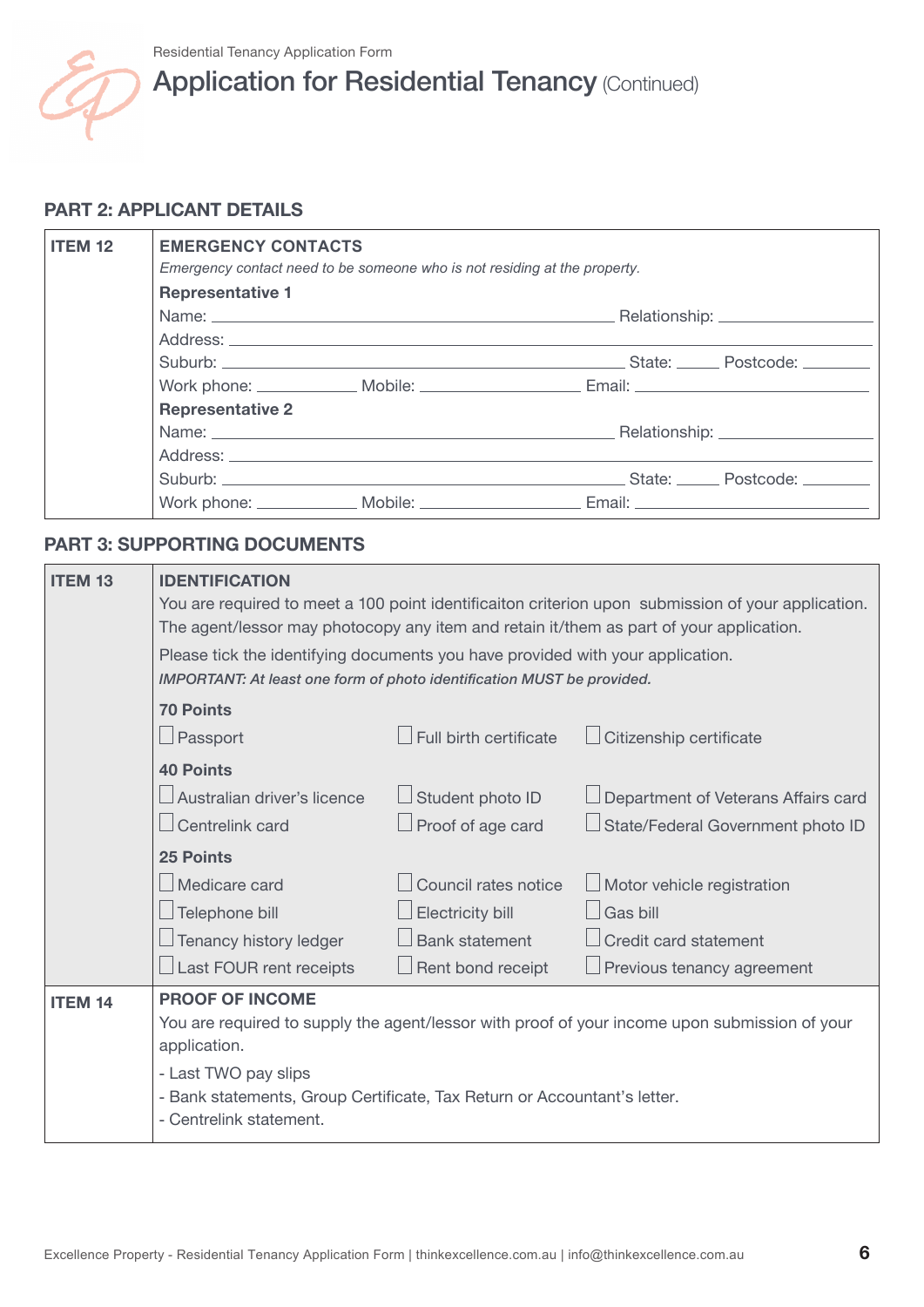

# Application for Residential Tenancy (Continued)

## **PART 4: DECLARATION**

| <b>ITEM 15</b> | PLEASE DECLARE THE FOLLOWING BY SELECTING TRUE OR FALSE                                                                                                                                                                                                                                     |                                                                                  |
|----------------|---------------------------------------------------------------------------------------------------------------------------------------------------------------------------------------------------------------------------------------------------------------------------------------------|----------------------------------------------------------------------------------|
|                | I, the applicant,<br>• Have never been evicted by an agent/lessor:<br>. Have no known reasons that would affect my ability to pay rent:<br>. Was refunded the rental bond for my last address in full (If applicable):<br>If false, please advise what deductions were made from your bond: | $\Box$ True $\Box$ False<br>$\Box$ True $\Box$ False<br>$\Box$ True $\Box$ False |
|                | . Have no outstanding debts to another agent/lessor:<br>If false, why are you in debt to your past agent/lessor?                                                                                                                                                                            | $\Box$ True $\Box$ False                                                         |

## **PART 5: TENANCY DATABASES**

**ITEM 16** The agency may use the following tenancy databases to check the rental history of the applicants: TICA

## **PART 6: ACKNOWLEDGMENT**

## **Please acknowledge the following by selecting either YES or NO.**

I, the applicant,

| 1. Acknowledge that my personal contents insurance is not covered under any lessor insurance |                      |
|----------------------------------------------------------------------------------------------|----------------------|
| policy/s and understand that it is my responsibility to insure my own personal belongings:   | $\Box$ Yes $\Box$ No |

- 2. Understand that you as the agent/lessor have collected this information for the purpose of determining whether I am a suitable tenant for the property - in particular to check my identification, my ability to care for the property, my character and my creditworthiness:  $\Box$  Yes  $\Box$  No
	- 2.1 for such purposes, I authorise you to contact the persons named in this application, and to undertake such enquiries and searches (including tenancy database searches) as you consider reasonably necessary.  $\Box$  Yes  $\Box$  No
	- 2.2 in doing so, I understand that information provided by me may be disclosed to , and further information obtained from, referees named in this application and other relevant third parties.  $\Box$  Yes  $\Box$  No
- 3. Acknowledge and accept that if this application is denied, the agent is not legally obliged to provide reasons as to why.  $\Box$  No  $\Box$  Yes  $\Box$  No  $\Box$  Yes  $\Box$  No  $\Box$  Yes  $\Box$  No  $\Box$  Yes  $\Box$  No  $\Box$
- 4. Consent and understand that should my tenancy be accepted and upon commencement of the tenancy agreement, there may be cause for the agent/lessor to pass my details onto others which may include (but is not limited to) insurance companies, body corporates, contractors, other real estate agents, salespeople and tenancy default databases. Yes No
- 5. Acknowledge that I have received and reviewed the General Tenancy Agreement (Form 18a), the Standard terms and any special terms before completing this application.  $\Box$  Yes  $\Box$  No
- 6. Acknowledge that I have received or have available, the Information Statement (Form 17a), body corporate by-laws (if applicable) before completing this application.  $\Box$  Yes  $\Box$  No<br>Acknowledge that I have signed the agency's Privacy Notice and Consent
- 7. Acknowledge that I have signed the agency's Privacy Notice and Consent.
- 8. Acknowledge that the lessor and applicant (tenant) are bound by this agreement immediately upon communication of either the lessor or agent's acceptance of the application.  $\Box$  Yes  $\Box$  No

9. Consent to the use of email and facsimile in accordance with the provisions set out in Chapter 2 of the Electronic Transactions (Queensland) Act 2001 (Qld) and the Electronic Transactions Act 19999 (Cth).<br>Declare that the above information is true and correct and that I have supplied it of my own free will  $\Box$  Yes  $\Box$  No

10. Declare that the above information is true and correct and that I have supplied it of my own free will.

## **Name**

Signature:

Date: